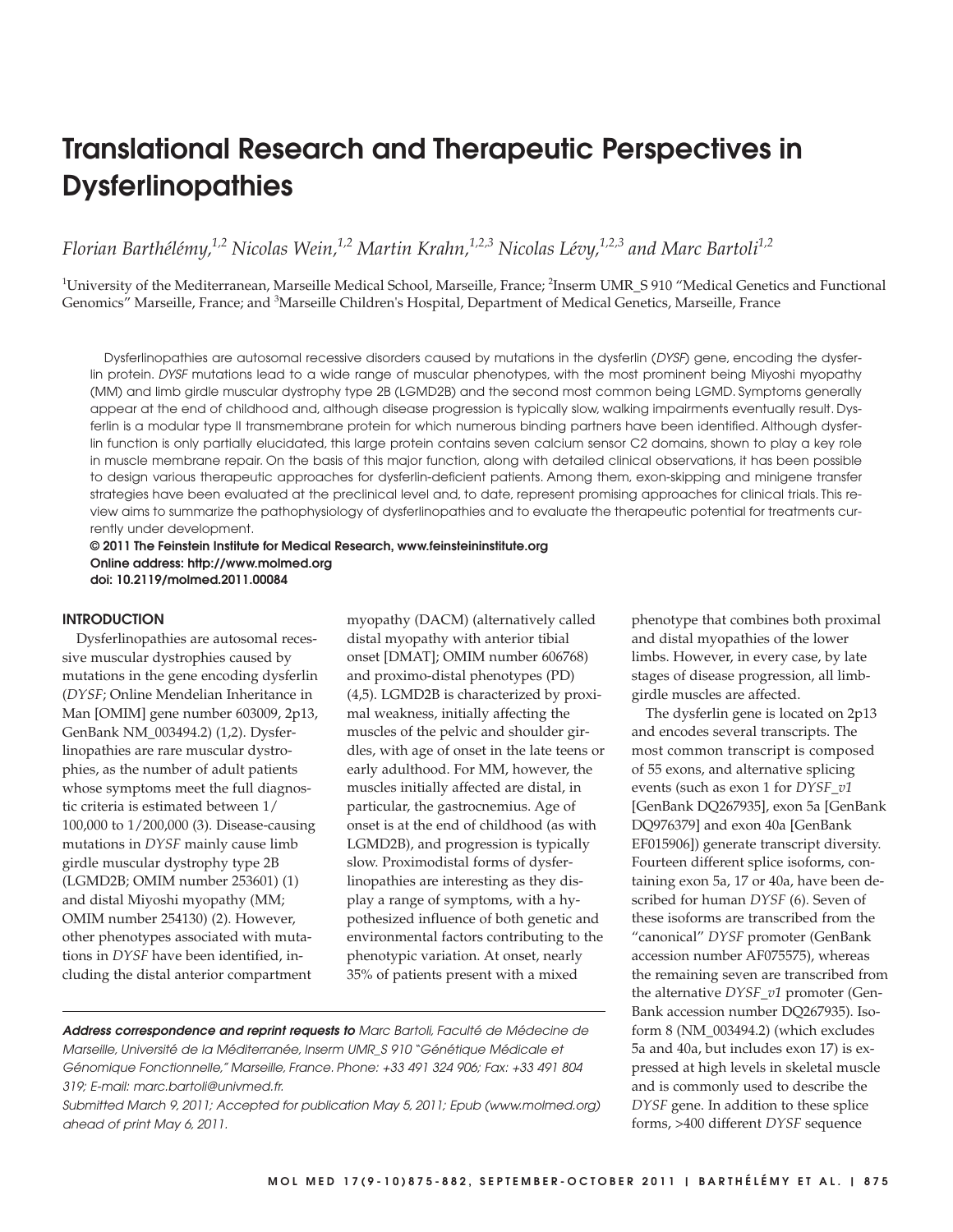variations were reported in the Leiden Muscular Dystrophy database (http:// www.dmd.nl), including deleterious mutations, as well as nonpathogenic polymorphisms. Most of the reported disease-causing variants are point mutations and small insertions/deletions (7), but large exonic deletions and duplications have also been described (8). To date, no mutations have been identified in the alternatively spliced exon 1 of *DYSF\_v1*, 5a or 40 (9).

Translation of isoform 8 results in a 237-kDa transmembrane protein, named dysferlin. This protein belongs to the ferlin family, which includes otoferlin, myoferlin, fer-1-like 5 (FER1L5) and the originally identified *Caenorhabditis elegans* Fer-1. Fer-1 mediates calcium-dependent membrane fusion during spermatogenesis (10). Otoferlin is involved in vesicle exocytosis and is important for synaptic vesicle– plasma membrane fusion (mediated by  $Ca^{2+}$ ) at the inner hair-cell ribbon synapse (11). As such, mutations in otoferlin were shown to cause nonsyndromic deafness (deafness, autosomal recessive 9 [*DFNB9*; OMIM number 601071]) (12). Myoferlin is involved in both myoblast–myoblast fusion (13) and myoblast–myofiber fusion during muscle differentiation and maturation, respectively (14). Myoferlin has also been implicated in vesicle recycling during myoblast fusion because of its interaction with EH-containing domain 2 (EHD2) (15). Data published recently suggest that FER1L5 can interact, as previously described for myoferlin, with EHD1 and EHD2 to engage myoblast fusion (16). However, FER1L5 has not been associated with any human pathology to date.

All members of this gene family encode type II transmembrane proteins that contain several C2 domains (also called calcium sensors). They are involved in many biological processes including phospholipid interactions (13,14) and  $Ca<sup>2+</sup>$ -dependent interactions. Other proteins that contain the C2 domain are typically involved in active membrane dynamics and membrane repair (17). To understand ferlin function more precisely, it is important to determine ferlin C2 domain topology. Different three dimensional shapes adopted by these protein domains allow ferlin members to interact with binding partners; therefore, C2 structural data would be very informative (18,19). Within the ferlin family, dysferlin is particularly well conserved among mammals (90% similarity between human and mouse [20,21]) and contains seven C2 domains. Multiple copies of C2 domains are frequently found in this particular protein family (22). Recently, their topology was described (C2A, C2B and C2E are type 1 C2 domains, while all the others are type 2), and it appears that C2 secondary structures are important for protein function (18,19). The C2 domains of dysferlin are similar to the well-characterized C2 domain of synaptotagmin VII, a protein predominantly involved in vesicle exocytosis in neurons (23,24). Besides C2 domains, two other motifs are found in this protein family: dysferlin sequences (3 of 6 human ferlin family members contain this sequence) and ferlin sequences (carried by all the members of the ferlin family). Both domains are of unknown function (20). Moreover, dysferlin sequences are conserved between orthologs. In addition, dysferlin also has several nuclear localization sequences (although there is no evidence for its nuclear localization). Finally, several proline, glutamic acid, serine and threonine (PEST) sequences, involved in protein–protein interaction, or in protein ubiquitinylation and degradation by the proteasome, have been described (25).

The *DYSF* gene, although expressed in a variety of tissues including brain, lung and placenta, is most highly enriched in skeletal and heart muscles and monocytes/ macrophages (1,2,26,27). Dysferlin is expressed in skeletal muscle as early as 5–6 weeks of human embryonic development (28), where it is found mainly in the intracellular network of muscle fiber (T-tubule and in the plasma membrane). Furthermore, it was demonstrated that dysferlin is not an important regulator of the dystrophin-glycoprotein

complex (DGC), since in dysferlin null mice, no alteration of the DGC complex was evident (29,30). These data clearly indicate that mechanisms involved in dysferlinopathies must be different from the ones caused by DGC deficiencies. Interestingly, a role of dysferlin in the maintenance of muscle reparation capabilities has been described. In dysferlin-deficient mice, muscle recovery after injuries is measurably slower than in wild-type mice, since recovery in the mutant tissue involves myogenesis rather than membrane repair (31). In fact, dysferlin was directly implicated in sarcolemmal resealing of muscle fiber damage resulting from mechanical stress, two-photon laser lesions or muscle elongation in humans and mice (29,32–35). The involvement of dysferlin in membrane repair is also supported by the numerous abnormalities in muscles of LGMD2B/MM patients, mainly subsarcolemmal vesicle accumulation (36,37). It was shown *in vitro* that Dysf-/- cultures have delayed expression of myogenin, resulting in defective muscle differentiation (38). Finally, two additional functions for dysferlin were described recently: (i) dysferlin is required for T-tubule homeostasis in humans (39) and (ii) dysferlin is associated with inflammation (40,41).

Because of its size and its numerous protein domains, dysferlin likely interacts with numerous partners, some of which have already been described. Identified interacting proteins are involved in diverse physiological processes including membrane maintenance (annexin 1 and 2, affixin and caveolin-3), cytoskeleton regulation (calpain-3, AHNAK [desmoyokin]) and membrane repair (mitsugumin 53 [MG53]) (Figure 1). Indeed, it is well documented that dysferlin interacts with caveolin-3, a protein concentrated at the intersection between the T-tubule network and the sarcolemma (42) and whose mutation results in LGMD1C (OMIM 607801) (43-45). Caveolin-3 may serve as a chaperone for dysferlin, directing it to the plasma membrane. Annexins I and II (which bind phospholipids and are involved in  $Ca^{2+}$  channel formation) (46,47)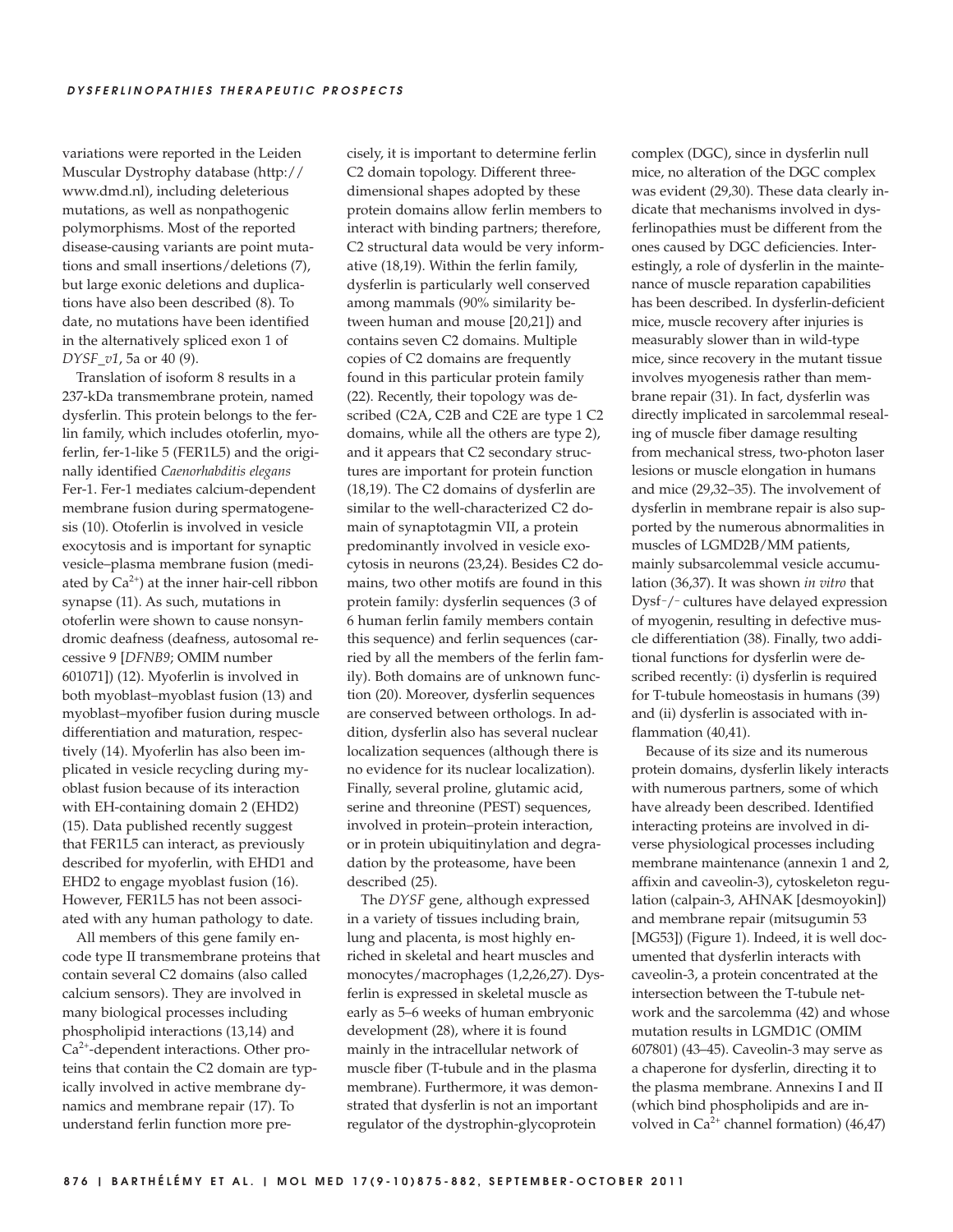

**Figure 1.** Binding partners of dysferlin. In normal myofibers, dysferlin is anchored by its C-terminal domain to the plasma membrane and membrane network to cytosolic vesicles. In these contexts, it associates with different partners according to its localization. Schematized here are the binding partners of dysferlin and their localization within the myofiber. ch, Channel.

and affixin (or β-parvin, a focal adhesion protein) have each been shown to interact with dysferlin in human skeletal muscles (48). Calpain-3 (mutated in LGMD2A) also interacts with dysferlin (49,50) (OMIM 253600). Calpain-3 is a calciumdependent protease for which substrates are present in sarcolemme/sarcomeres and function as a regulator in muscle remodeling (51). Finally, AHNAK has been shown to interact with dysferlin. Interestingly, along with annexin I & II and affixin, AHNAK has not been directly implicated in a human disease (52–54). AHNAK is a large protein found at the enlargeosome (large-scale vesicle) surface and is involved in cellular processes including cell membrane differentiation, repair and signal transduction through its protein-protein interactions (52,54–56). According to Huang *et al.* (57), AHNAK and dysferlin colocalize at the sarcolemmal membrane, where dysferlin was shown to interact with  $\alpha$ -tubulin (58). A

recent publication clearly demonstrated that AHNAK is also found in the costameric network and is not present in the T-tubule system, leading to the hypothesis that AHNAK is involved in fiber stiffness (59).

Finally, dysferlin has binding partners that play direct and indirect roles in membrane repair, such as MG53 (also called TRIM72). MG53 associates with phosphatidylserine in cell membranes and acts as a sensor for the entry of extracellular oxidative molecules. As a result, MG53-containing vesicles are attracted to sites of injury (due to the presence of an oxidative environment), thereby recruiting dysferlin into this niche. However, the interaction between dysferlin and MG53, along with caveolin-3, has only been described *in vitro* by coimmunoprecipitation experiments (60). There is still no direct evidence of an *in vivo* interaction between these proteins, but it is likely that they are part of the

same complex. Although dysferlin and MG53 (60) are the only proteins known to be involved in muscle repair, their precise function in this context remains largely unknown.

Dysferlin colocalizes with the dihydropyridine receptor in T-tubules, suggesting a role for dysferlin in T-tubulogenesis (39). The T-tubule system is an extensive internal membrane invagination that passes transversally from the sarcolemma across a myofibril of striated muscle. Ttubules are involved in sarcomere stimulation by triggering the action potential deep in the fiber, allowing the release of calcium ions from the sarcoplasmic reticulum (61). Because of binding partners such as the annexins and caveolin-3, dysferlin could play a role in "invagination/evagination" of the membrane. Interestingly, T-tubule biogenesis requires both fusion and "invagination/ evagination" of the membrane (62) (see Figure 1). Recent work has shown that dysferlin's plasma membrane localization is transitory; membrane anchorage never exceeds 3 hours, and the protein's half-life is only 5 hours. The syntaxin-4-associated endocytosis pathway plays a critical role in regulating this process (63).

#### **FROM SYMPTOMS TO DIAGNOSIS**

Dysferlinopathies, for which onset generally occurs early in the second decade of life, are characterized by atrophy and weakness of the gastrocnemius muscle and/or the anterior tibial muscles. If a patient presents with these symptoms, the first step toward diagnosis is to measure serum creatine kinase (which is elevated in most cases of LGMD2B). In some cases, this test is supplemented with a skeletal muscle computed tomography scan or muscle magnetic imagery analysis. The second diagnostic step involves immunoblot analysis of a muscle biopsy or blood monocytes. Reduction or absence of dysferlin supports the dysferlinopathy diagnosis. It should be mentioned that there are secondary dysferlinopathies, where low dysferlin levels by Western blot result from mutations in other genes, for instance, *CAPN3*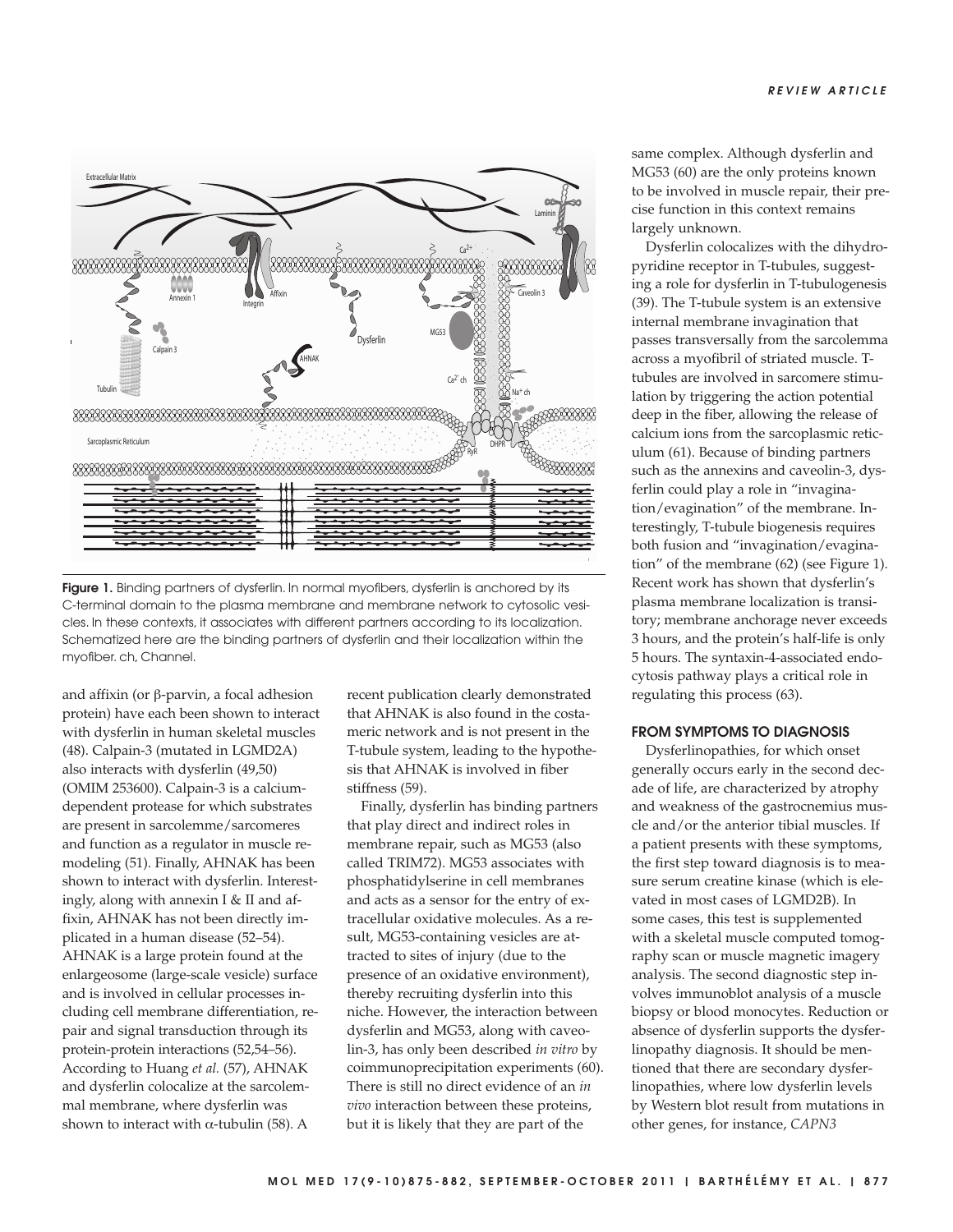(LGMD2A). This step increases the complexity of dysferlinopathy diagnosis. Histology of affected muscles shows when extensive fiber degeneration regeneration has taken place, revealed by centronuclear fibers of varying sizes and immune infiltration (predominantly CD8<sup>+</sup> cells and macrophages). No B cells are detected, probably because intracellular material is released after membrane lesion (64).

# **WHAT ARE THE MUTATIONS INVOLVED IN DYSFERLINOPATHIES?**

Because the discovery that *DYSF* dysfunction underlies both LGMD2B (1) and MM (2), a wide spectrum of *DYSF* mutations has been identified, including missense, nonsense, frameshift deletions/ insertions, splicing mutations and large deletions (1,2,7,8,46,65,66). Although no mutational hotspots were identified (UMD-DYSF database, Leiden muscular dystrophy pages: http:// www. dmd.nl), five founder mutations were reported: c.2372C>G (p.Pro791Arg) for a native Canadian population, c.4872\_4876delinsCCCC (p.Glu1624AspfsX9) for a Libyan Jewish population, c.2875C>T (p.Arg959Trp) for an Italian population, c.5713C>T (p.Arg1905X) for a Spanish population (region of Sueca) and c.2779delG (p.Ala927LeufsX21) for a Caucasian Jewish population (67–71).

Loss of dysferlin is frequently associated with nonsense or frameshift mutations (7,66). However, except for rare cases (for example, exon 32 deletion causes mild dysferlinopathy [see below, 72]), no measurable phenotype to genotype correlation was established. In general, the dysferlin gene has a high level of polymorphisms, once again increasing the complexity for dysferlinopathy molecular diagnosis.

There are several *DYSF* mutations that lead to mRNA instability and degradation through the nonsense-mediated mRNA decay (NMD) process (73). At the protein level, Fujita *et al.* (2007) have described two major pathways for degradation of misfolded dysferlin: the endoplasmic reticulum–associated degradation (ERAD) system and autophagy (74). ERAD is used to clear nonaggregated native or mutant dysferlin, whereas autophagy removes aggregated versions of the mutated protein. In situations where unfolded-dysferlin degradation is misregulated, the pathophysiology could be explained by the formation of amyloidlike aggregates (75). *In silico* analysis of dysferlin predicted a bi-partite nuclear localization sequence (NLS) near its N-terminus (www.genscript.com/psort/ psort2.html). Whereas endogenous dysferlin is typically not found in the nucleus, this motif could become relevant for truncated proteins that lack transmembrane domains. Indeed, truncated dysferlins may be directed to inappropriate cellular compartments, in particular the nucleus, because of the NLS sequence. Unfortunately, this result has not yet been observed because of the C-terminal specificity of the Hamlet antibody. Every *DYSF* mutation reported to date affects protein expression levels in skeletal muscle, except for one (TG573/574AT; pVal67Asp), which affects dysferlin calcium-binding properties (76). Before effective therapeutic approaches can be developed, it is critical to fully characterize *DYSF* sequence variations that result in pathologies.

## **THERAPEUTIC APPROACHES FOR DYSFERLINOPATHIES**

Today, no curative treatment for dysferlinopathies exists. In the following section, several validated approaches for dysferlinopathy therapy will be discussed, including synthesis of functional protein after adeno-associated virus (AAV) vector transfer, gene surgery (exon skipping, trans-splicing) and pharmacological or immunological preclinical treatments. As always, therapeutic approaches must first be evaluated in cells and/or animal models. Recently, fibroblasts derived from human patients have been successfully converted into myoblasts (77). Several mouse cell culture systems have been developed recently (dysf–/– C2C12 cells, single-cell cloned shRNA cell line and immortalized cells

from A/J mice), which will be helpful when assessing novel therapeutic strategies. In addition to these cell culture systems, several animal model systems also exist. In particular, two natural mice strains (SJL/J and A/J) were identified that have dystrophic phenotypes. The SJL/J mouse strain has a splicing mutation in the dysferlin gene, making it a natural model for LGMD2B and MM (21,78). Genomic analysis identified the mutation as a 141-bp genomic deletion involving a tandem repeat and altering the 3′ splicing site of exon 45, therefore leading to the splicing of this 171-bp long exon. Another strain of mice carrying a deficient dysferlin was fortuitously discovered in The Jackson Laboratory. The A/J strain presents mild progressive muscular dystrophy. Genetic analysis of this strain demonstrated that an early transposon (ETn) retrotransposon inserted itself in the intron 4 of the dysferlin gene. However, research involving these strains is not easy because of a mild phenotype and the absence of a matched control strain. Thus, genetically engineered and backcrossed mice (dysf–/–, C57BL/10.SJL-Dysf, B6.129- Dysftm1Kcam/Mmmh, B6.A/ J-Dysfprmd) were created (29,78–80). Issues still remain with these dysferlinopathy models, since none truly recapitulate the human disease. Although not perfect, these models will serve as valuable tools to develop and test novel therapeutic approaches.

#### **TRANSFER OF FULL-LENGTH DYSFERLIN**

The ultimate goal is to alleviate the symptoms associated with dysferlin deficiency. Currently, gene transfer approaches are the main strategy tested to treat recessive diseases such as dysferlinopathy. Molkentin demonstrated that the restoration of dysferlin only in skeletal muscle fibers would be sufficient to rescue the dysferlin-deficient mice (81). The AAV vector is the most common viral vector used for muscle gene therapy (82). For dysferlinopathy, however, there are major technical issues associated with using AAV in therapeutic approaches. The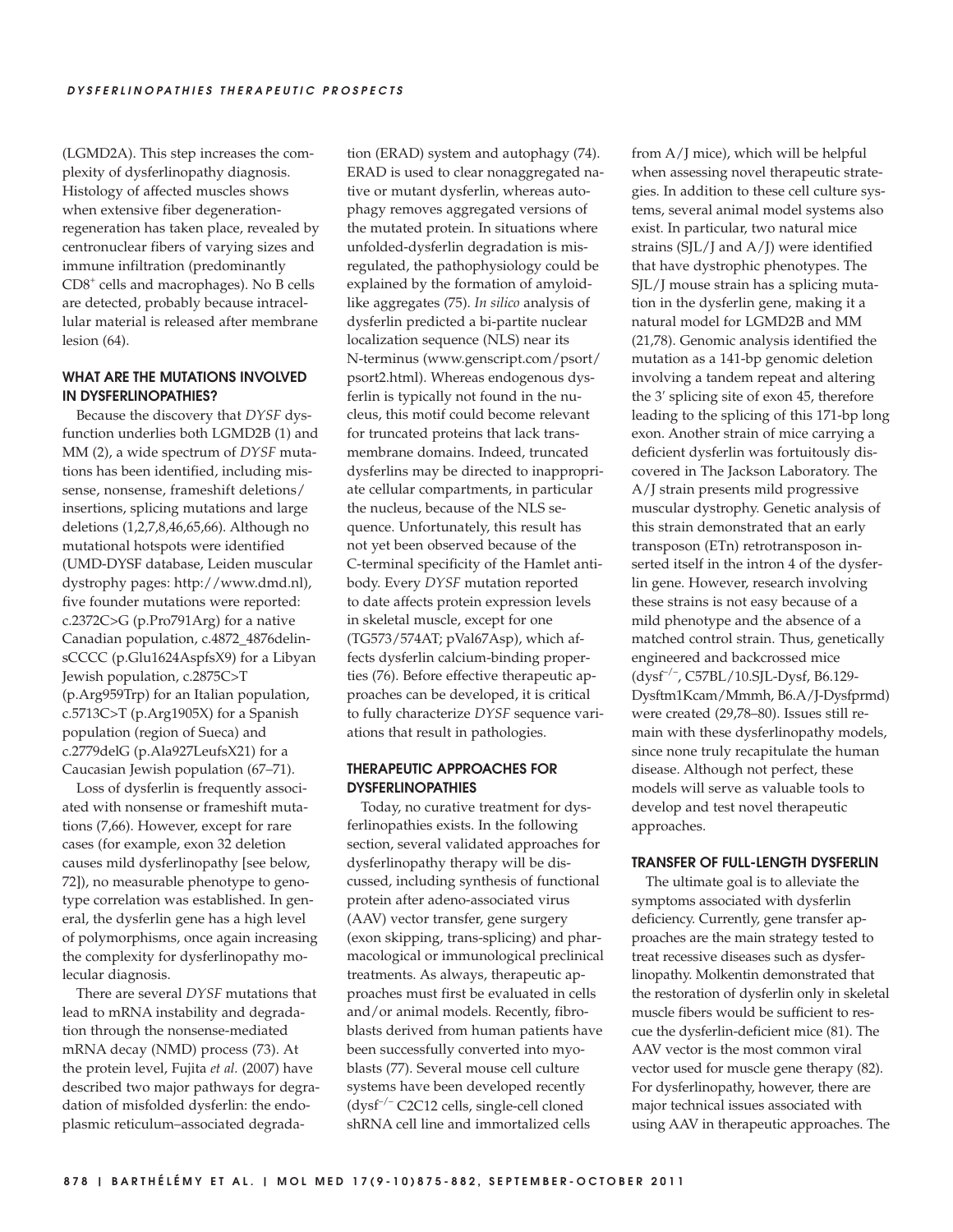

**Figure 2.** Therapeutic strategies currently being tested. Dysferlinopathies are an ensemble of pathologies, due to mutations in the DYSF gene. Wide spectrums of mutations are responsible for the pathologies, including missense, nonsense, frameshift, deletion, insertion and splicing mutations. Currently, two main types of strategies are envisaged: gene transfer (AAV concatemerization, or minigene) and mRNA surgery (exon-skipping and transsplicing strategies). Black arrows indicate strategies available for all gene mutations, whereas dashed arrows indicate mutation-specific strategies (mutations in exon 32 for exon skipping, 3′ mutations for trans-splicing). Inverted terminal repeats (ITRs) are the adeno-associated vector backbone.

encapsidation size is limited to approximately 4 kb, the equivalent of three C2 domains (83). To solve this problem, researchers used the concatemerization property of AAV (84,85)*.* Two independent AAV vectors are used: one carrying 5′ dysferlin cDNA fused with an intronic sequence that carries a donor splice site and the other containing the 3′ cDNA–bearing intronic sequence and a splice acceptor site. This approach allows expression, after concatemerization and splicing, of a full-length dysferlin transcript (a scheme representing this strategy, as seen in Figure 2). This process can be used to reverse membrane repair deficits associated with dysferlin mutant myofibers. Functionally, this treatment results in improved locomotor activity in injected mice, which is a promising result. However, the use of two AAV vectors and the low levels of expression are issues that must be addressed before use as a viable therapy (80). Brown

and his colleagues have also tried to use one AAV to encode full-length dysferlin (using the AAV5 serotype) (86). They conclude that this strategy allows expression of dysferlin at detectable levels; however, dysferlin expression could be in part the result of a recombination event between different parts of the transgene carried by AAVs (87).

#### **TRANSFER OF DYSFERLIN MINIGENES**

Recently, a minidysferlin was discovered by our team in a patient with a moderately severe muscular phenotype, and this discovery has opened up new therapeutics prospects (88) (see Figure 2). This minidysferlin, which contains only the last two C2 domains (out of seven) and the transmembrane domain, is expressed in muscle biopsies and correctly targeted to the plasma membrane in this patient. In collaboration with I Richard's team (88), we injected AAV encoding

minidysferlin into dysferlin-deficient mice and observed membrane insertion of minidysferlin, which restored membrane repair. Although this minidysferlin prevented the appearance of severe dysferlinopathies, it was not completely functional, since no histological improvements were seen in treated mice (88). Therefore, our experiments demonstrate that the minidysferlin retains membrane repair function, although functions associated with missing C2 domains are lacking. For example, the C2A domain interacts with phospholipids, AHNAK and α-tubulin (58). C2A (as well as C2B, C2C, C2D and C2E) is absent from the natural minidysferlin expressed in this patient. This result certainly explains why restoring minidysferlin is not sufficient to rescue all aspects of the dysferlin phenotype. Nevertheless, these results indicate that both the AAV injection and the level of expression of a functional minidysferlin are not toxic. This is important information for future clinical developments, since we have shown that the overall function of dysferlin can be, at least partially, carried by a large deleted amino acid sequence protein. This result also pinpoints the necessity to develop genomic explorations in patients affected by muscular dystrophies to identify new natural truncated mutated proteins.

#### **MESSENGER SURGERY BY EXON SKIPPING**

In dysferlinopathies, correlations between genotype and phenotype are rare (as previously mentioned). However, the Sinnreich group identified a family in which two severely affected sisters were homozygous for a dysferlin null mutation (72, Figures 2 and 3). Their mother was heterozygous for the same null mutation and had a lariat branch point mutation in intron 31 (leading to an inframe skipping of exon 32) *in trans*. This patient presented a mild phenotype, so it is likely that the exon 32 skipped-allele partially complemented the null mutation. In collaboration with the Garcia group, we have considered this discovery as a "natural" proof of concept for an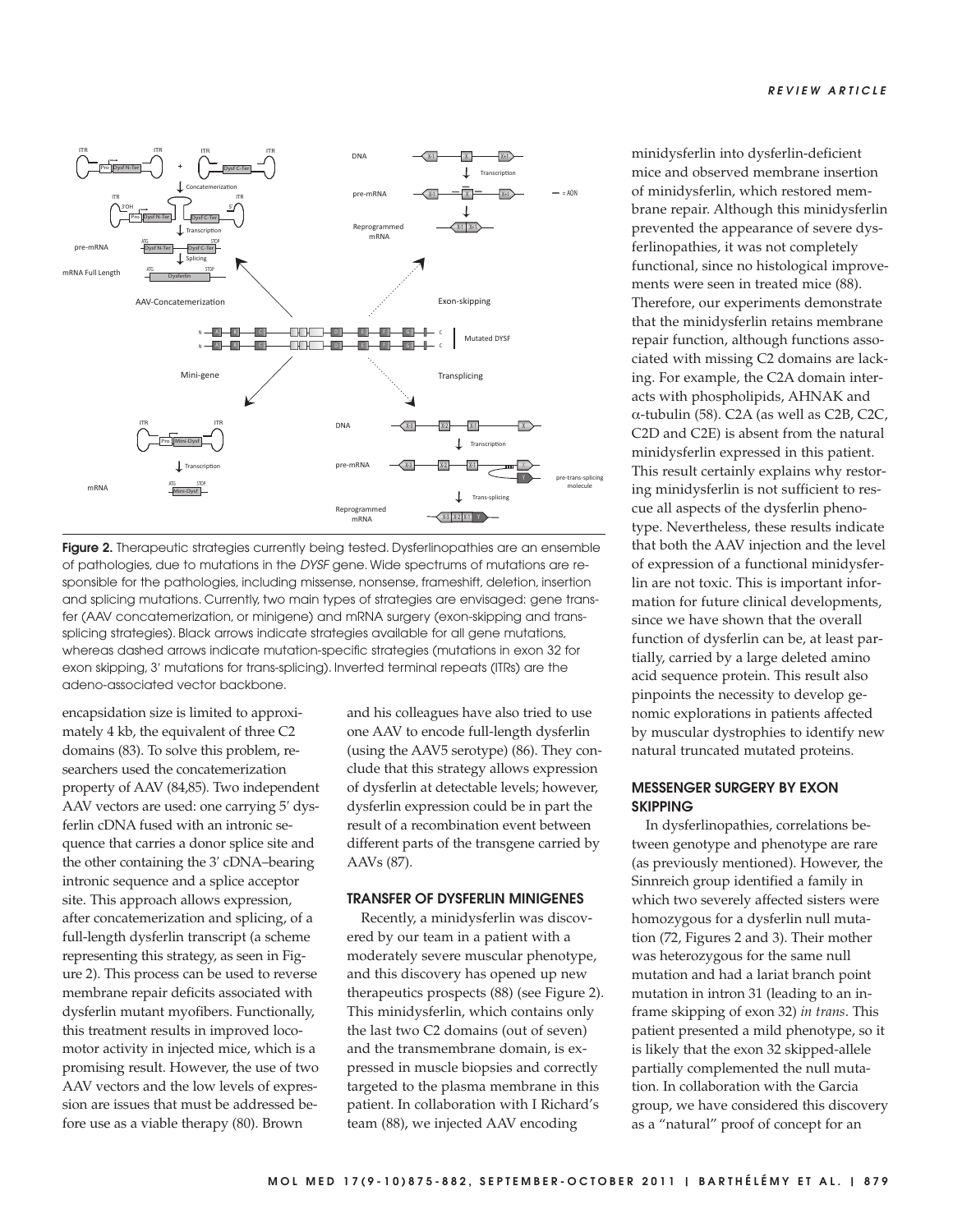#### **DYSFERLINOPATHIES THERAPEUTIC PROSPECTS**





exon-skipping therapeutic approach for dysferlinopathies. The use of an exonskipping strategy was first applied in Duchenne muscular dystrophies (89), and clinical trials using antisense oligonucleotides (AONs) are underway (90). The results obtained in preclinical trials are promising and pave the way for similar approaches for dysferlinopathies (91). In particular, using an exon-skipping strategy to treat *DYSF* mutations lying in exon 32 is promising. According to the UMD database, approximately 4% of dysferlin patients have disease-causing mutations in this exon. AON directed against splicing regulatory elements of exon 32 were tested on myotubes transdifferentiated from patient fibroblasts previously infected by a lentivirus encoding MyoD. The efficiency of exon skipping induced by these AONs was validated by reverse transcription–polymerase chain reaction. Indeed, a fragment corresponding to a sequence deleted of exon 32 was observed in samples from AONtreated cells (92,93). Even if this technology proves promising, it will be important to improve efficiency of AON delivery and to determine the efficiency of this "quasi-dysferlin" before switching to clinical trials. The different approaches described in this section have been schematically represented in Figure 3.

# **PHARMACOLOGICAL AND IMMUNOLOGICAL APPROACHES**

Pharmacological or immunological approaches have also been envisaged to treat dysferlinopathies. Recently, PTC124® (also known as Ataluren™) was shown to read through nonsense mutations. Wang *et al.* (94) showed that treating myotubes from a patient with a premature stop codon allowed the expression of a sufficient functional dysferlin to rescue myotube membrane blebbing. However, in dysferlinopathies, less than one-third of mutations are nonsense mutations.

In 2007, the use of Dantrolen™ as a potential treatment for dysferlinopathies was described. CPK levels were reduced in response to Dantrolen (95); however, no amelioration of the muscle phenotype has been seen to date. In 2001, the presence of a complement deposit in nonnecrotic muscle fibers deficient for dysferlin (96) was observed, and it was hypothesized that the complement contributed to the deleterious effects of the dysferlin absence. A clinical trial was launched to try to inhibit accumulation of this deposit by the administration of intravascular immunoglobulin (IV-IG); however, the initially encouraging results were not pursued (reviewed in 97). Recently, promising results were published regarding the increase of muscle strength

for dysferlinopathy patients treated with Rituximab™ (a human/murine chimeric monoclonal antibody directed against CD20-positive B cells) (98). The authors suggest a possible role for B cells in dysferlin pathophysiology. After the transcriptomics studies performed in EP Hoffman's laboratory, demonstrating the upregulation of proteins involved in rho signaling, they started preclinical studies using an inhibitor of a rho kinase (Fasudil™) (99). This preclinical treatment demonstrated some benefits: notably, a lower level of inflammatory cells in the muscles and an increase in body weight, but no impact in another physiological process such as muscle fiber degeneration/regeneration or in muscle force (100). Nevertheless, this study is a starting point for drug-testing trials in dysferlin deficient mice, by a standardized measurement of dysferlin functions that will be useful for high-throughput screening.

## **CONCLUSION**

It is essential to characterize dysferlin at the molecular level to functionally understand this sarcolemmal protein in both normal and pathological conditions. This knowledge is absolutely required if adapted therapeutic strategies are to be developed for dysferlinopathies (and possibly other forms of muscular dystrophies), where enhancement of sarcolemmal resealing could be of benefit. Researchers are still working to define functional roles for each C2 domain and to accurately describe dysferlin activity in a variety of physiological processes, such as T-tubule homeostasis and membrane repair. As molecular diagnostic technologies improve, a better understanding of these diseases will emerge, enabling the development of appropriate therapeutic strategies on the basis of clinical observations.

#### **ACKNOWLEDGMENTS**

We warmly acknowledge the constant support of the Association Française contre les Myopathies (AFM) and the Jain Foundation. F Barthélémy and N Wein received PhD fellowship grants from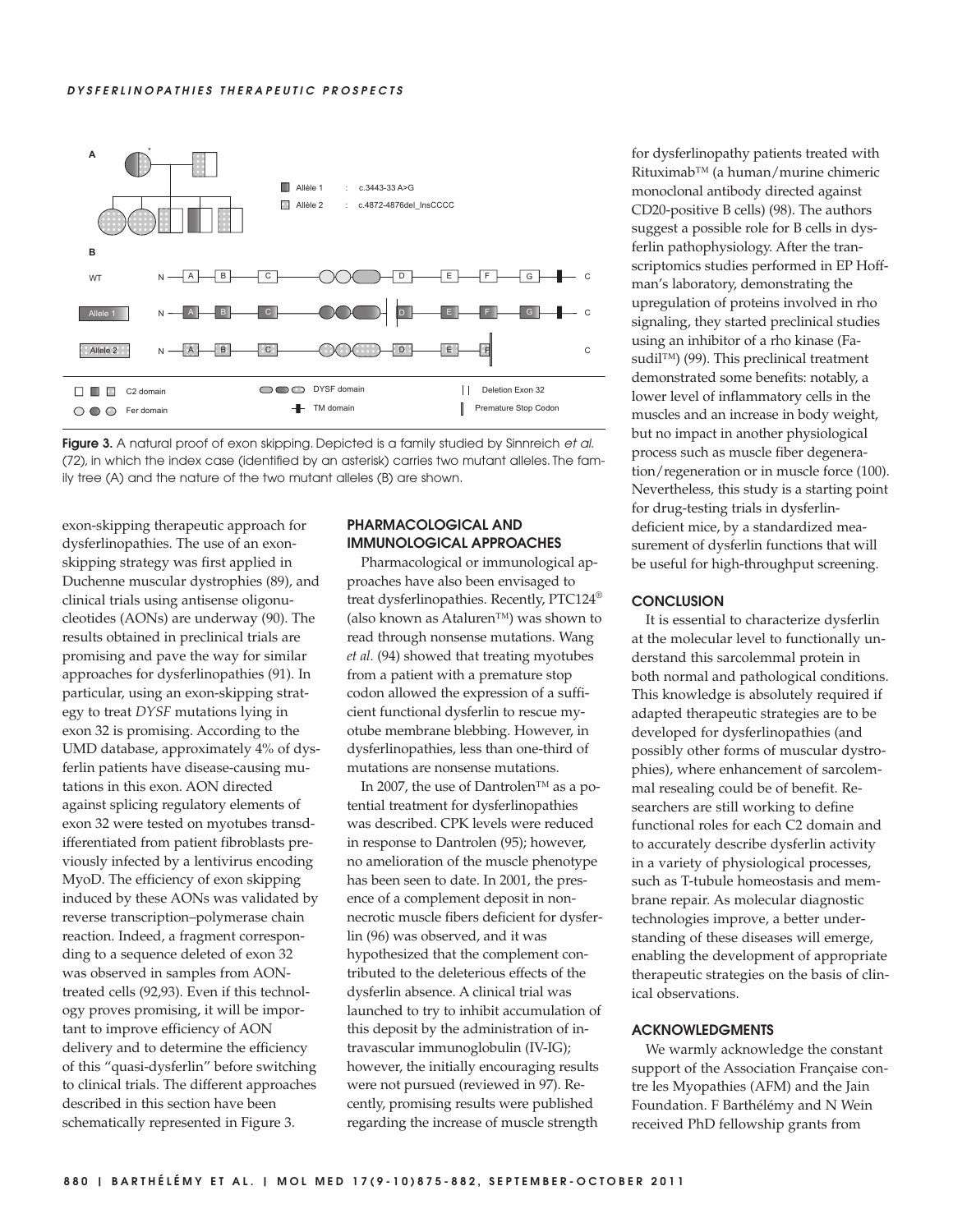AFM and the Fondation pour la Recherche Médicale (FRM), respectively.

#### **DISCLOSURE**

The authors declare that they have no competing interests as defined by *Molecular Medicine*, or other interests that might be perceived to influence the results and discussion reported in this paper.

#### **REFERENCES**

- 1. Bashir R, *et al.* (1998) A gene related to Caenorhabditis elegans spermatogenesis factor fer-1 is mutated in limb-girdle muscular dystrophy type 2B. *Nat. Genet.* 20:37–42.
- 2. Liu J, *et al.* (1998) Dysferlin, a novel skeletal muscle gene, is mutated in Miyoshi myopathy and limb girdle muscular dystrophy. *Nat. Genet.* 20:31–6.
- 3. Moore SA, *et al.* (2006) Limb-girdle muscular dystrophy in the United States. *J. Neuropathol. Exp. Neurol.* 65:995–1003.
- 4. Nguyen K, *et al.* (2007) Phenotypic study in 40 patients with dysferlin gene mutations: high frequency of atypical phenotypes. *Arch. Neurol.* 64:1176–82.
- 5. Ueyama H, *et al.* (2002) Clinical heterogeneity in dysferlinopathy. *Intern. Med.* 41:532–6.
- 6. Pramono ZA, *et al.* (2009) Identification and characterisation of human dysferlin transcript variants: implications for dysferlin mutational screening and isoforms. *Hum. Genet.* 125:413–20.
- 7. Krahn M, *et al.* (2009) Analysis of the DYSF mutational spectrum in a large cohort of patients. *Hum. Mutat.* 30:E345–75.
- 8. Krahn M, *et al.* (2009) Identification of different genomic deletions and one duplication in the dysferlin gene using multiplex ligation- dependent probe amplification and genomic quantitative PCR. *Genet. Test. Mol. Biomarkers.* 13:439–42.
- 9. Krahn M, Labelle V, Borges A, Bartoli M, Levy N. (2010) Exclusion of mutations in the dysferlin alternative exons 1 of DYSF-v1, 5a, and 40a in a cohort of 26 patients. *Genet. Test. Mol. Biomarkers.* 14:153–4.
- 10. Washington NL, Ward S. (2006) FER-1 regulates Ca2+-mediated membrane fusion during C. elegans spermatogenesis. *J. Cell Sci.* 119:2552–62.
- 11. Roux I, *et al.* (2006) Otoferlin, defective in a human deafness form, is essential for exocytosis at the auditory ribbon synapse. *Cell.* 127:277–89.
- 12. Yasunaga S, *et al.* (1999) A mutation in OTOF, encoding otoferlin, a FER-1-like protein, causes DFNB9, a nonsyndromic form of deafness. *Nat. Genet.* 21:363–9.
- 13. Davis DB, Doherty KR, Delmonte AJ, McNally EM. (2002) Calcium-sensitive phospholipid binding properties of normal and mutant ferlin C2 domains. *J. Biol. Chem.* 277:22883–8.
- 14. Doherty KR, *et al.* (2005) Normal myoblast fusion requires myoferlin. *Development.* 132:5565–75.
- 15. Doherty KR, *et al.* (2008) The endocytic recycling protein EHD2 interacts with myoferlin to regulate myoblast fusion. *J. Biol. Chem.* 283:20252–60.
- 16. Demonbreun AR, *et al.* (2010) Myoferlin is required for insulin-like growth factor response and muscle growth. *FASEB J.* 24:1284–95.
- 17. Zhang D, Aravind L. (2010) Identification of novel families and classification of the C2 domain superfamily elucidate the origin and evolution of membrane targeting activities in eukaryotes. *Gene*. 469:18–30.
- 18. Nalefski EA, Falke JJ. (1996) The C2 domain calcium-binding motif: structural and functional diversity. *Protein Sci.* 5:2375–90.
- 19. Therrien C, Di Fulvio S, Pickles S, Sinnreich M. (2009) Characterization of lipid binding specificities of dysferlin C2 domains reveals novel interactions with phosphoinositides. *Biochemistry.* 48:2377–84.
- 20. Lek A, Lek M, North KN, Cooper ST. (2010) Phylogenetic analysis of ferlin genes reveals ancient eukaryotic origins. *BMC Evol. Biol.* 10:231.
- 21. Vafiadaki E, *et al.* (2001) Cloning of the mouse dysferlin gene and genomic characterization of the SJL-Dysf mutation. *Neuroreport.* 12:625–9.
- 22. Cho W, Stahelin RV. (2006) Membrane binding and subcellular targeting of C2 domains. *Biochim. Biophys. Acta.* 1761:838–49.
- 23. Shao X, Davletov BA, Sutton RB, Sudhof TC, Rizo J. (1996) Bipartite Ca2+-binding motif in C2 domains of synaptotagmin and protein kinase C. *Science.* 273:248–51.
- 24. Sutton RB, Davletov BA, Berghuis AM, Sudhof TC, Sprang SR. (1995) Structure of the first C2 domain of synaptotagmin I: a novel Ca2+/ phospholipid-binding fold. *Cell.* 80:929–38.
- 25. Rechsteiner M, Rogers SW. (1996) PEST sequences and regulation by proteolysis. *Trends Biochem. Sci.* 21:267–71.
- 26. Ho M, *et al.* (2002) A novel, blood-based diagnostic assay for limb girdle muscular dystrophy 2B and Miyoshi myopathy. *Ann. Neurol.* 51:129–33.
- 27. Vandre DD, *et al.* (2007) Dysferlin is expressed in human placenta but does not associate with caveolin. *Biol. Reprod.* 77:533–42.
- 28. Anderson LV, *et al.* (1999) Dysferlin is a plasma membrane protein and is expressed early in human development. *Hum. Mol. Genet.* 8:855–61.
- 29. Bansal D, *et al.* (2003) Defective membrane repair in dysferlin-deficient muscular dystrophy. *Nature.* 423:168–72.
- 30. Matsuda C, *et al.* (1999) Dysferlin is a surface membrane-associated protein that is absent in Miyoshi myopathy. *Neurology.* 53:1119–22.
- 31. Roche JA, Lovering RM, Bloch RJ. (2008) Impaired recovery of dysferlin-null skeletal muscle after contraction-induced injury in vivo. *Neuro report.* 19:1579–84.
- 32. Bansal D, Campbell KP. (2004) Dysferlin and the plasma membrane repair in muscular dystrophy. *Trends Cell Biol.* 14:206–13.
- 33. Doherty KR, McNally EM. (2003) Repairing the tears: dysferlin in muscle membrane repair. *Trends Mol. Med.* 9:327–30.
- 34. Meldolesi J. (2003) Surface wound healing: a new, general function of eukaryotic cells. *J. Cell. Mol. Med.* 7:197–203.
- 35. von der Hagen M, *et al.* (2005) The differential gene expression profiles of proximal and distal muscle groups are altered in pre-pathological dysferlin-deficient mice. *Neuromuscul. Disord.* 15:863–77.
- 36. Cenacchi G, Fanin M, De Giorgi LB, Angelini C. (2005) Ultrastructural changes in dysferlinopathy support defective membrane repair mechanism. *J. Clin. Pathol.* 58:190–5.
- 37. Piccolo F, Moore SA, Ford GC, Campbell KP. (2000) Intracellular accumulation and reduced sarcolemmal expression of dysferlin in limb: girdle muscular dystrophies. *Ann. Neurol.* 48:902–12.
- 38. de Luna N, *et al.* (2006) Absence of dysferlin alters myogenin expression and delays human muscle differentiation "in vitro." *J. Biol. Chem.* 281:17092–8.
- 39. Klinge L, *et al.* (2010) Dysferlin associates with the developing T-tubule system in rodent and human skeletal muscle. *Muscle Nerve.* 41:166–73.
- 40. Roche JA, *et al.* (2010) Extensive mononuclear infiltration and myogenesis characterize recovery of dysferlin-null skeletal muscle from contraction-induced injuries. *Am. J. Physiol. Cell Physiol.* 298:C298–312.
- 41. De Luna N, *et al.* (2010) Role of thrombospondin 1 in macrophage inflammation in dysferlin myopathy. *J. Neuropathol. Exp. Neurol.* 69:643–53.
- 42. Hernandez-Deviez DJ, *et al.* (2006) Aberrant dysferlin trafficking in cells lacking caveolin or expressing dystrophy mutants of caveolin-3. *Hum. Mol. Genet.* 15:129–42.
- 43. Capanni C, *et al.* (2003) Dysferlin in a hyperCKaemic patient with caveolin 3 mutation and in C2C12 cells after p38 MAP kinase inhibition. *Exp. Mol. Med.* 35:538–44.
- 44. Matsuda C, *et al.* (2001) The sarcolemmal proteins dysferlin and caveolin-3 interact in skeletal muscle. *Hum. Mol. Genet.* 10:1761–6.
- 45. Walter MC, *et al.* (2003) Variable reduction of caveolin-3 in patients with LGMD2B/MM. *J. Neurol.* 250:1431–8.
- 46. Cagliani R, *et al.* (2005) Mutation finding in patients with dysferlin deficiency and role of the dysferlin interacting proteins annexin A1 and A2 in muscular dystrophies. *Hum. Mutat.* 26:283.
- 47. Lennon NJ, *et al.* (2003) Dysferlin interacts with annexins A1 and A2 and mediates sarcolemmal wound-healing. *J. Biol. Chem.* 278:50466–73.
- 48. Matsuda C, *et al.* (2005) Dysferlin interacts with affixin (beta-parvin) at the sarcolemma. *J. Neuropathol. Exp. Neurol.* 64:334–40.
- 49. Anderson LV, *et al.* (2000) Secondary reduction in calpain 3 expression in patients with limb girdle muscular dystrophy type 2B and Miyoshi myopathy (primary dysferlinopathies). *Neuromuscul. Disord.* 10:553–9.
- 50. Huang Y, *et al.* (2008) Calpain 3 is a modulator of the dysferlin protein complex in skeletal muscle. *Hum. Mol. Genet.* 17:1855–66.
- 51. Duguez S, Bartoli M, Richard I. (2006) Calpain 3: